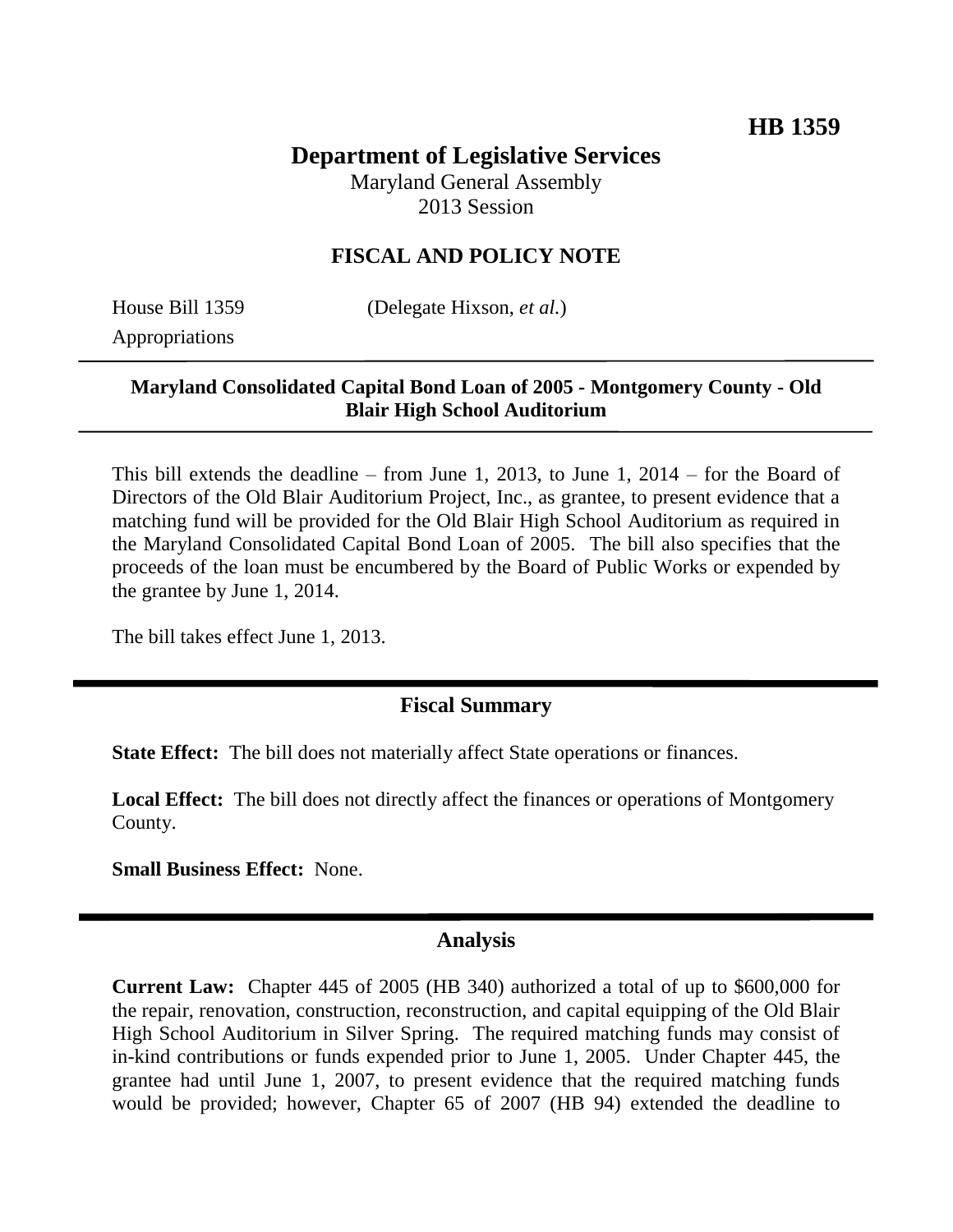present evidence that a matching fund would be provided to June 1, 2009. Chapter 219 of 2008 (SB 795) repealed a requirement for the grantee to convey an historic easement to the Maryland Historical Trust. Chapter 707 of 2009 (HB 1081) extended the deadline to present evidence of a matching fund to June 1, 2011, and Chapter 372 of 2010 (SB 1018) extended the deadline another year to June 1, 2012. Finally, Chapter 639 of 2012 (SB 1037) extended the deadline yet another year to June 1, 2013. Chapter 445 authorized two separate grants totaling \$600,000 for this project. The bill's changes apply to both grants.

Chapter 153 of 2003 (HB 444) established a seven-year limitation on the authority to spend an appropriation for a capital expenditure and a seven-year limitation on the authorization for State debt. The Act applies to all debt authorized on or after June 1, 1997.

Under the Internal Revenue Code, an entity that sells tax-exempt bonds must spend down the proceeds within 18 to 24 months, depending on the project. The law prohibits entities that sell tax-exempt bonds from earning arbitrage, by which an entity earns a higher rate of interest from the investment of bond proceeds than the interest paid on the bonds. The accumulation of unexpended bond proceeds for projects more than seven years old has resulted in the State earning arbitrage interest on the bond proceeds, creating a federal tax rebate liability.

**Background:** The Old Blair Auditorium **–** a 1,000-seat facility built in 1969 – has been closed since June 1998. The building was renovated for use as a combined middle and elementary school, but the auditorium was not included in the renovation. The grantee advises that the auditorium requires a variety of upgrades, including new seats, accessibility improvements, and a new heating and air conditioning system.

The grantee advises that matching funds for the project were provided in Montgomery County's fiscal 2013 budget. The grantee advises that it anticipates that it will meet the matching fund requirement and expend the grant funds by February or March of 2013; however, it may need additional time to complete the required paperwork to receive the grant funds. The grantee further advises that it intends to hire a contractor consultant soon.

**Additional Comments:** The Department of Legislative Services advises that is unclear whether the planning and design work expenses on which the grantee intends to expend the matching and grant funds are authorized expenses under the current bill. Further amendment to the authorized purposes may be needed.